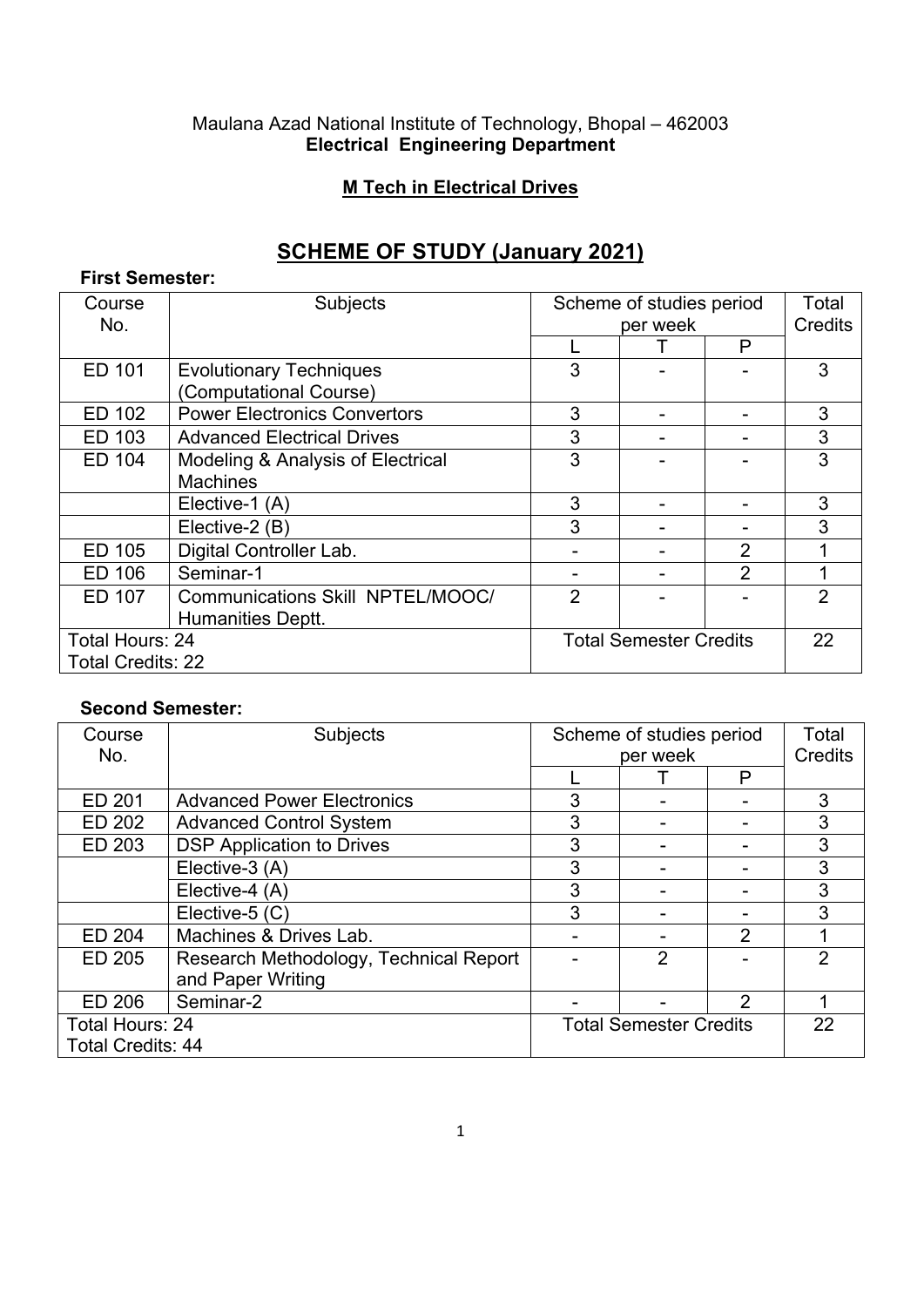## **Third Semester:**

| Course<br>No.            | <b>Subjects</b>             | Scheme of studies period<br>per week |   |    | Total<br>Credits |
|--------------------------|-----------------------------|--------------------------------------|---|----|------------------|
|                          |                             |                                      |   |    |                  |
| ED 301                   | <b>Dissertation Phase-I</b> |                                      | ۰ | 32 | 16               |
| Total Hours: 32          |                             | <b>Total Semester Credits</b>        |   | 16 |                  |
| <b>Total Credits: 60</b> |                             |                                      |   |    |                  |

#### **Fourth Semester:**

| Course<br>No.                               | <b>Subjects</b>              | Scheme of studies period<br>per week |                |    | Total<br>Credits |
|---------------------------------------------|------------------------------|--------------------------------------|----------------|----|------------------|
|                                             |                              |                                      |                |    |                  |
| ED 401                                      | <b>Dissertation Phase-II</b> | -                                    | $\blacksquare$ | 40 |                  |
| Total Hours: 40<br><b>Total Credits: 80</b> |                              | <b>Total Semester Credits</b>        |                |    |                  |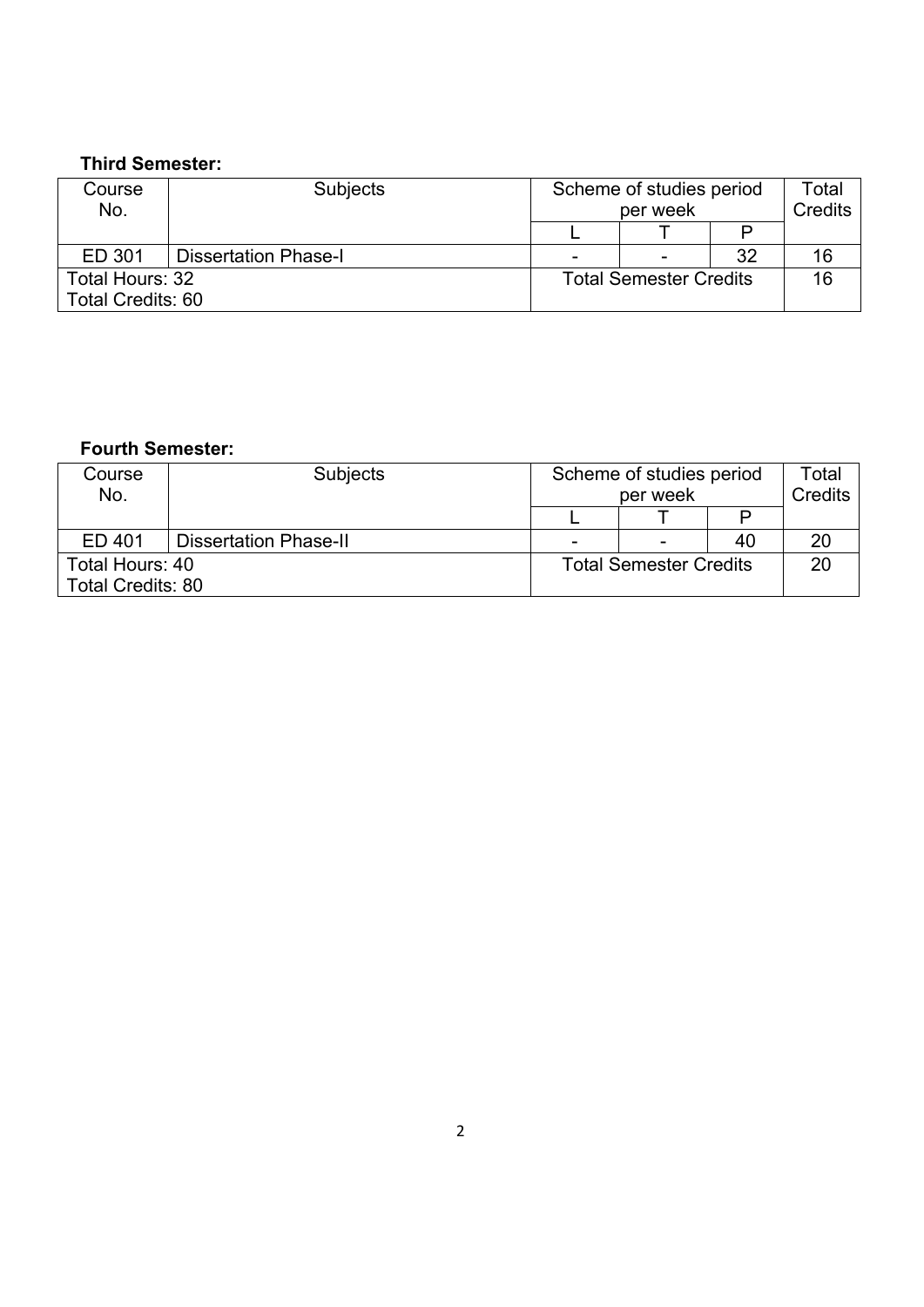| <b>List of Electives A</b> |                                                         |                     | <b>List of Electives B</b>                    |
|----------------------------|---------------------------------------------------------|---------------------|-----------------------------------------------|
| ED501                      | <b>Traction Drives</b>                                  | <b>PS101</b>        | Soft Computing Techniques in Power            |
|                            |                                                         |                     | System                                        |
| ED502                      | <b>FACTS</b>                                            | $\overline{PS}$ 102 | <b>Advanced Power System Analysis</b>         |
| ED503                      | Non-conventional Energy Sources                         | <b>PS103</b>        | <b>Advanced Power System Protection</b>       |
| ED504                      | <b>Special Machines</b>                                 | <b>PS104</b>        | <b>Reactive Power Compensation</b>            |
| ED505                      | Micro-Grid Technologies                                 |                     | <b>List of Electives C</b>                    |
| ED506                      | <b>Adaptive and Robust Control</b>                      | <b>EN202</b>        | Solid Waste Management                        |
| ED507                      | <b>EHV AC &amp; DC Transmission</b>                     | GE203               | <b>Reinforced Soil Structures</b>             |
| <b>ED508</b>               | <b>Hybrid Electric Vehicle</b>                          | GI201               | <b>Basic Concepts of GIS</b>                  |
| ED509                      | Power Quality Control of Electrical<br><b>Drives</b>    | <b>HY201</b>        | Characteristics of Hydraulic Machines         |
| ED510                      | <b>Electronics Instrumentation</b>                      | ST203               | Theory of Plates & Shells                     |
| ED511                      | <b>Photovoltaic Engineering</b>                         | <b>TR201</b>        | <b>Highway Construction &amp; Maintenance</b> |
| ED512                      | Solid State Controllers for Electrical<br><b>Drives</b> | <b>WR203</b>        | <b>Ground Water Engineering</b>               |
| ED513                      | <b>AC Controllers</b>                                   | <b>ID203</b>        | <b>Advanced Product Design</b>                |
| ED514                      | Multi pulse and Multi phase convertors                  | <b>IT202</b>        | Failure Analysis & Prevention                 |
| ED515                      | Multilevel Convertors and its Control                   | <b>AM202</b>        | <b>Advanced Composite Materials</b>           |
| ED516                      | Machine learning and Deep learning<br>for smart grids   | SV203               | Theory of Vibration II                        |
| ED517                      | <b>Power Filter Technologies</b>                        | <b>TH202</b>        | <b>Thermal Environmental Engineering</b>      |
|                            |                                                         | <b>VE202</b>        | <b>VLSI Technology</b>                        |
|                            |                                                         | <b>DC203</b>        | <b>Digital Image Processing</b>               |
|                            |                                                         | AC203               | <b>Optimization Techniques</b>                |
|                            |                                                         | Al202               | Deep Learning                                 |
|                            |                                                         | <b>CN203</b>        | Graph Theory & Network Algorithm              |
|                            |                                                         | <b>IS201</b>        | <b>Applied Cryptography</b>                   |
|                            |                                                         | <b>MS202</b>        | <b>Deformation Behavior of Materials</b>      |
|                            |                                                         | <b>CH203</b>        | Industrial Safety & Hazard                    |